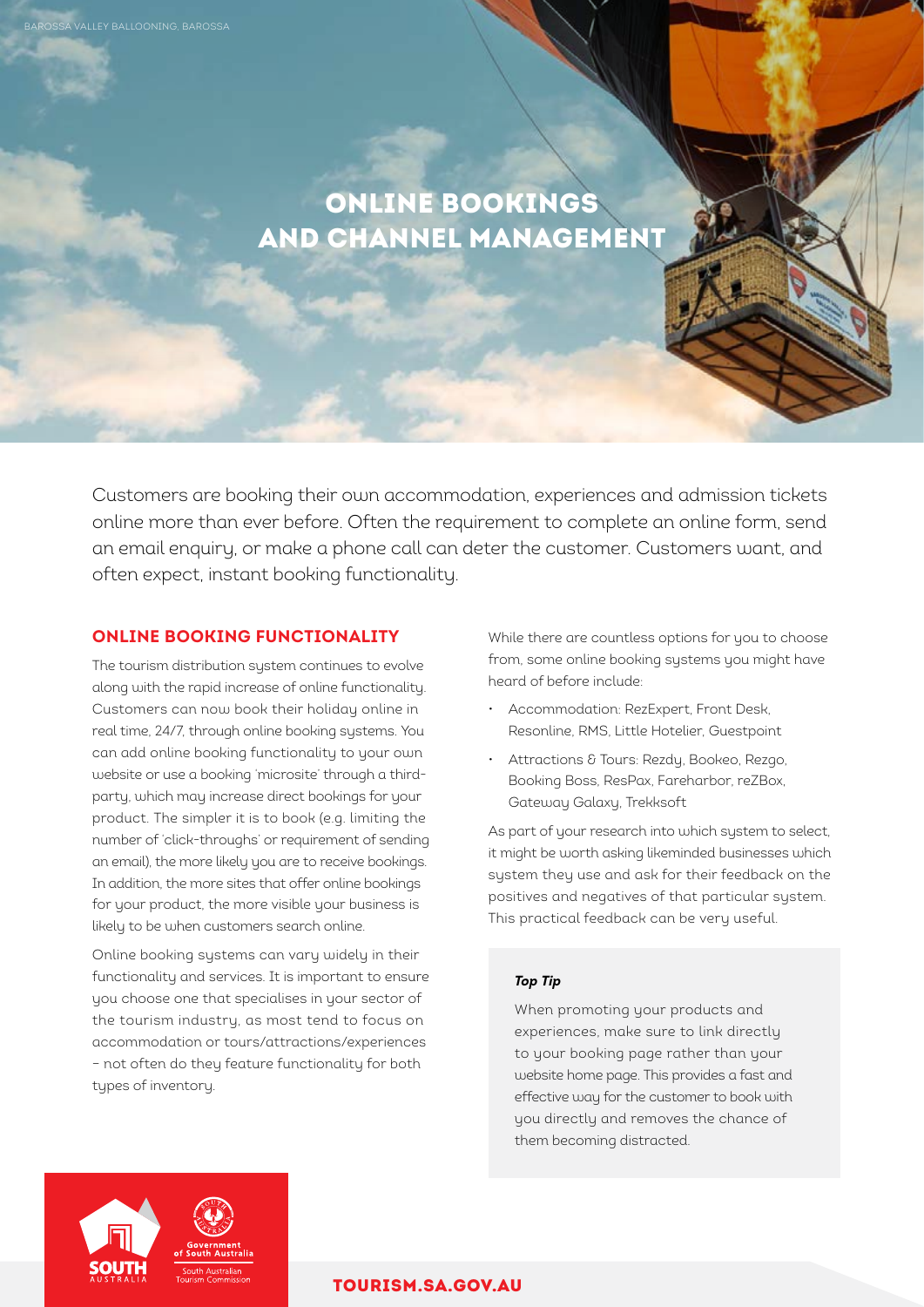### **CHANNEL MANAGEMENT**

If you are working in the travel distribution system, you may have started selling your product through a variety of channels (e.g. direct and indirect through distribution partners), creating a new challenge - keeping your inventory (e.g. available seats/room) up to date across all platforms.

A channel manager (or "booking manager") is a tool that can link your online booking functionality, and live inventory, to your distribution partner's online system.

This centralised software drastically reduces the potential for double-bookings and is easier for you to manage when compared to manually updating each site/partner that your product is listed with. This means that if you receive a booking, the seat/room is instantly removed from your available inventory, and therefore no online customers nor distribution partners will have the option to book that specific seat/room for that day/timeslot. The same occurs when a cancellation is made, and a new seat/room instantly becomes available in your inventory.